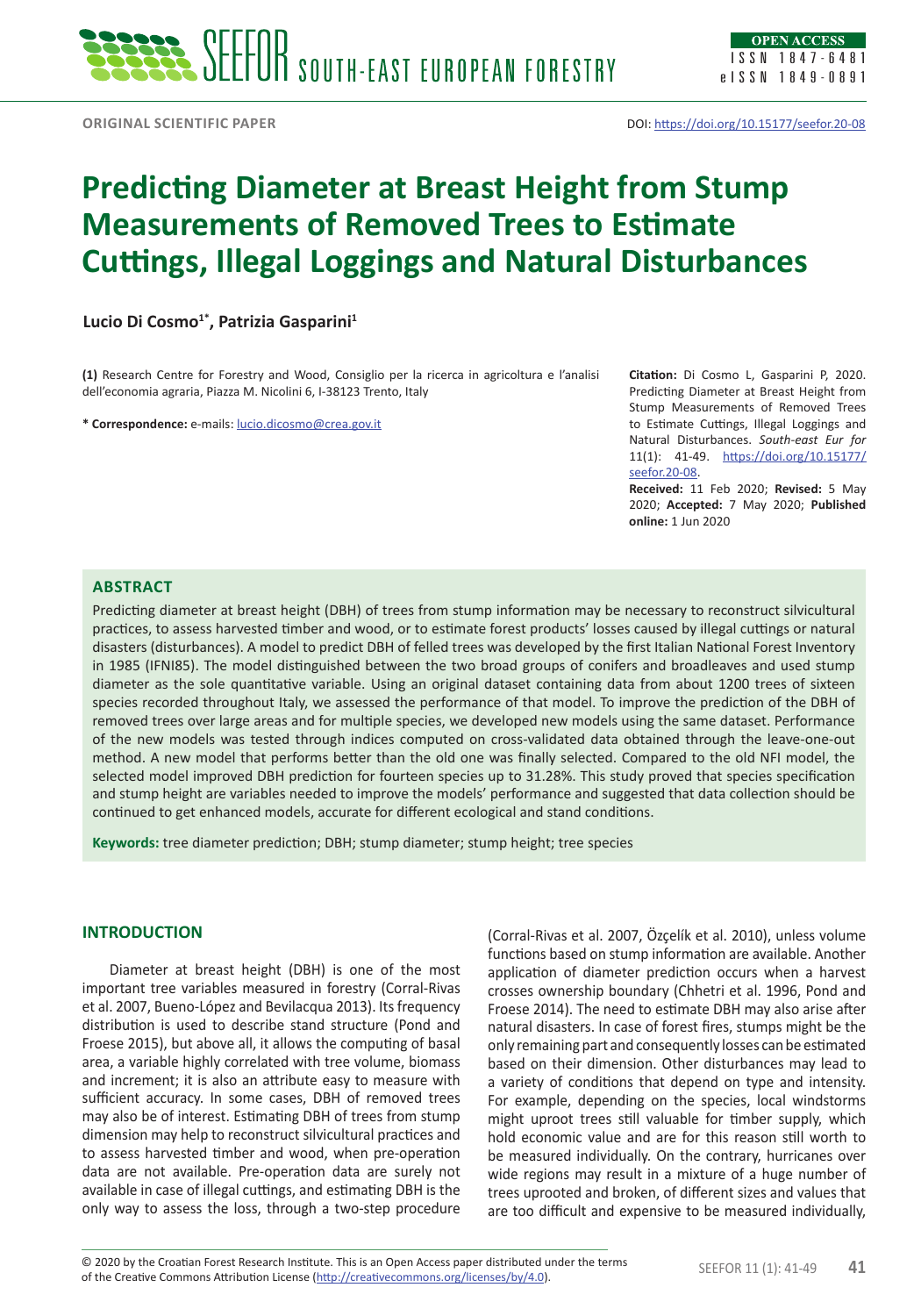also considering that exploitation might be urgent to free the roads and the watercourses as well as to avoid pests and wood deterioration. In such cases, estimates of losses are conducted with less accuracy and using stump dimension to DBH relationships after the removal is a possible method. The example of an event that did not allow the measuring of all downed trees is the recent Vaia storm, which occurred on 29<sup>th</sup> October 2018 and caused considerable damages in the southern side of the central and eastern Alps (Italy, Austria, Switzerland, Slovenia). In the North-East of Italy (Trentino Alto-Adige, Veneto, Friuli Venezia Giulia) it downed about eight million cubic meters of wood and left hundreds of kilometres of forest roads to be restored. In forest inventory surveys, stump measurements are carried out because they are connected to net increment calculation (Gschwantner et al. 2016).

The Italian National Forest Inventory (NFI) measures stump diameter of the trees cut in the last 12 months to estimate the current annual removals (Gasparini et al. 2010, Gasparini and Di Cosmo 2016). Whether the felling was carried out in the 12 months before the survey or earlier is generally assessed visually, based on stump conditions, and the volume and biomass of each felled tree are estimated through a two-step procedure. In the first two Italian NFIs the DBH of felled trees was predicted using a model developed by the first Italian NFI in 1985 (MAF-ISAFA 1988). The model is a linear equation, using stump diameter (SD) as the only predictive quantitative variable and with distinct regression parameters for the conifers and the broadleaves. To our knowledge, it is the only model developed in Italy for predicting DBH from stump information over wide areas, but, unfortunately, regression metadata was only partially reported. The model was built based on about 650 standing sample trees on which two right angle diameters were measured at stump height (SH) and at breast height. MAF-ISAFA (1988) did not report which species were measured, the regression goodness of fit and the reason why equations were developed separately for the two groups of species, e.g. if after an in-depth analysis, based on expert assessment or because of the limited number of observations by species. Concern about suitable use in any condition arises especially from the fact that sample trees were selected only in high forests, when stumps were found in the NFI plots; the sample might be unbalanced towards high trees and, given the longer rotation, also towards large diameters, potentially resulting in biased estimates, particularly in coppice stands.

The aim of this work was to assess the performance of the model developed by the first Italian NFI using a new dataset containing data from about 1200 trees collected throughout Italy and possibly provide a new, enhanced model for predicting DBH from stump measurements of removed trees. Especially, the new dataset contained information about the species and stump height, two variables not available or not used by the first Italian NFI.

## **MATERIALS AND METHODS**

#### **Data**

The data used for this study came from the database created by Tabacchi et al. (2011) to construct tree volume and above-ground biomass models. Data collection started in

**42** SEEFOR 11 (1): 41-49

2001 thanks to a project launched to support the estimation procedure within the second Italian National Forest Inventory (INFC 2005). The project aimed to construct national models, applicable country-wide, and covering a relevant number of forest tree species. Based on 1289 sample trees measured over large areas of the country, prediction equations were finally made available for 26 species or groups of species (Tabacchi et al. 2011). Collection of sample trees has slowed down in recent years due to financial constrains; nevertheless, the overall goal of measuring 2800 trees in total has not been shelved and since 2011 the database has been enriched with about 150 additional sample trees. The data recorded include measurements of DBH, SD and SH. Details about the selection and number of sample trees, as well as about the measurements protocol, may be found in Tabacchi et al. (2011). Relevant to this article, the dataset includes trees from 11 out of 21 administrative regions of Italy and 58 species. A subset of the data came from the existing forest harvesting operations and consequently recorded on trees subjectively selected following the criterion of each operation. Other subsets came from the felling of trees undertaken for development operations (e.g. road construction, natural disasters) with no subjective selection due to silvicultural criteria. Finally, felling was commissioned specifically for the aim of the project, to fill the gaps in sampling for some species or diameter and/or height classes.

For this article, we decided to consider the species with at least forty sample trees. The available data are still limited and do not allow the analysis of the possible benefits from stratifying the sample by variables other than the species (e.g. management system, high trees vs coppice shoots). In this respect, while the analysis of the first NFI model's performance conducted in this study may be considered deep and complete, other models developed and tested should be better considered as preliminary results within a long-term research. Table 1 shows the number of sample trees used in this study, by species and species group, their DBH, SD and SH range and variation.

The DBH of each tree was measured before felling, with the first diameter measured from the uphill side in case of sloping terrain. Once the tree was felled, the diameter of the cut section and the stump height were measured. Diameters were measured with reference to two right-angled directions and expressed in centimetres with a millimetre approximation, while SH was measured in centimetres.

#### **Analysis**

Firstly, the dataset described in Table 1 was used to assess the performance of the model developed by the first Italian NFI (MAF-ISAFA 1988) (here named Model 0) and to re-calibrate it with the available data to obtain Model 1. Secondly, the data in Table 1 were used to study the relationship between DBH and stump dimensions through OLS regression analysis. A set of potential predictors was tested: SD, SH, 130/SH, 130-SH, and their transformed values (squares and/or natural logarithm). Both the species and the species group (conifers or broadleaves) were tested as dummy variables. During the analysis, results showed the existence of heteroscedasticity that could not be solved through feasible weighted least squares estimation. Therefore, we followed two alternative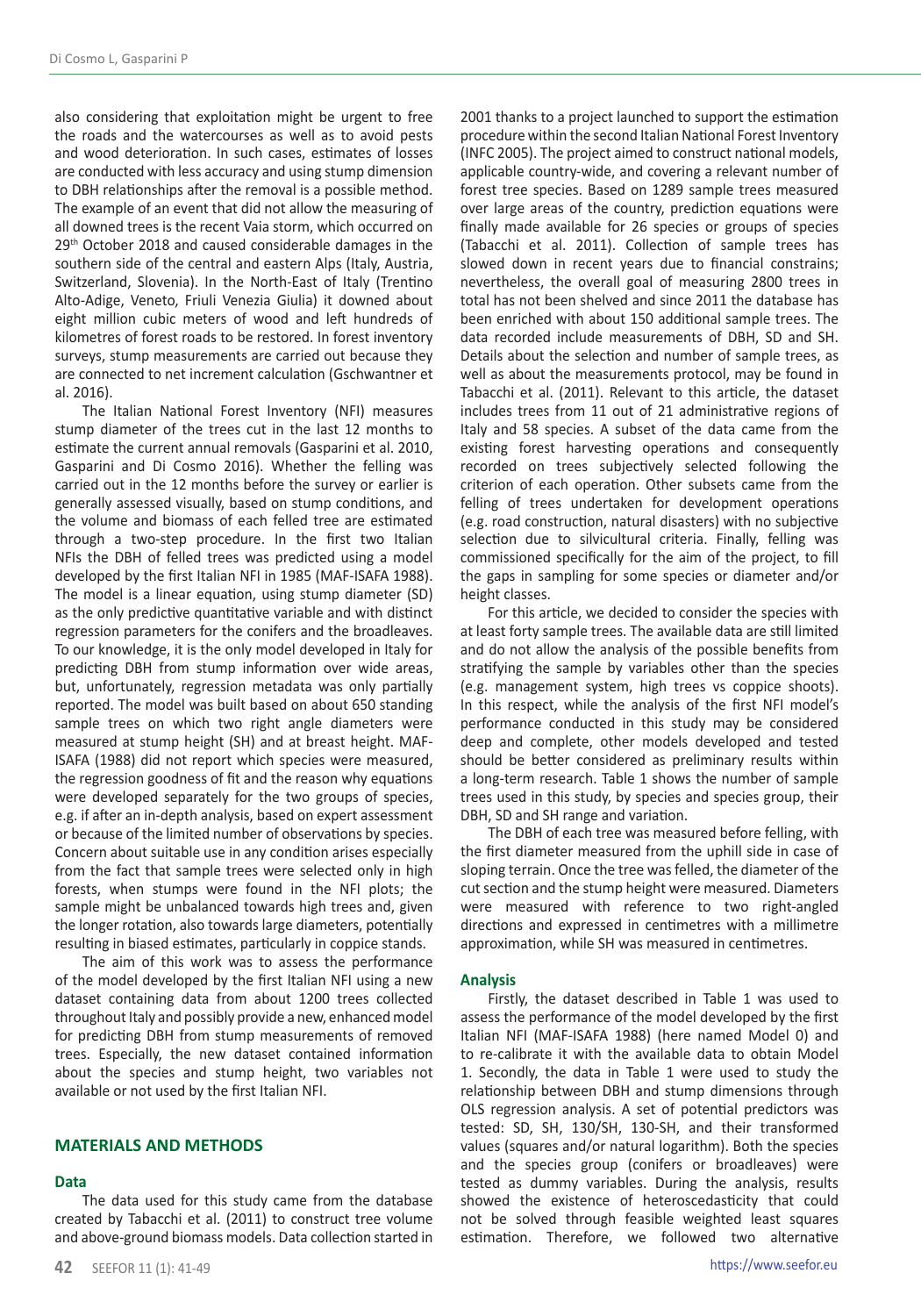|     | <b>Species</b>           |       |                | DBH (cm) |     |       |                |      | $SD$ (cm) |       |                |      | $SH$ (cm) |       |
|-----|--------------------------|-------|----------------|----------|-----|-------|----------------|------|-----------|-------|----------------|------|-----------|-------|
| No. | Name                     | n.obs | Min            | Mean     | Max | StDev | Min            | Mean | Max       | StDev | Min            | Mean | Max       | StDev |
| 1   | Abies alba Mill.         | 70    | 6              | 30.5     | 68  | 16.61 | 8              | 39.4 | 86        | 22.22 | 2              | 13.5 | 75        | 11.79 |
| 2   | Cupressus spp.           | 44    | 5              | 17.7     | 38  | 8.45  | 8              | 22.7 | 46        | 9.60  | $\mathbf{1}$   | 10.1 | 29        | 6.31  |
| 3   | Larix decidua Mill.      | 62    | 6              | 31.4     | 90  | 19.94 | 11             | 41.3 | 98        | 21.89 | 2              | 10.6 | 30        | 5.84  |
| 4   | Picea abies K.           | 157   | 8              | 33.7     | 82  | 16.77 | 9              | 43.1 | 95        | 20.49 | $\mathbf{1}$   | 16.4 | 86        | 12.90 |
| 5   | Pinus cembra L.          | 49    | 8              | 28.3     | 64  | 15.15 | 10             | 37.1 | 78        | 19.57 | $\overline{2}$ | 10.9 | 79        | 12.13 |
| 6   | Pinus halepensis Mill.   | 43    | 5              | 22.8     | 56  | 12.03 | 8              | 28.7 | 59        | 13.21 | $\mathbf{1}$   | 7.6  | 15        | 3.67  |
| 7   | Pinus nigra Arn.         | 70    | 9              | 27.6     | 64  | 12.34 | 11             | 33.4 | 74        | 13.58 | $\mathbf{1}$   | 9.5  | 22        | 4.66  |
| 8   | Pinus pinea L.           | 43    | 13             | 31.3     | 61  | 10.89 | 18             | 39.9 | 73        | 11.59 | 4              | 10.0 | 33        | 4.57  |
| 9   | Pinus sylvestris L.      | 53    | 8              | 24.4     | 59  | 12.51 | 11             | 30.0 | 64        | 13.87 | 3              | 9.6  | 28        | 6.12  |
|     | <b>Total conifers</b>    | 591   | 5              | 29.9     | 90  | 15.61 | 8              | 36.8 | 98        | 18.87 | $\mathbf{1}$   | 12.0 | 86        | 9.79  |
| 10  | Castanea sativa Mill.    | 98    | 7              | 27.5     | 57  | 12.46 | 11             | 42.3 | 98        | 20.97 | $\mathbf{1}$   | 13.1 | 57        | 8.46  |
| 11  | Fagus sylvatica L.       | 110   | $\overline{7}$ | 26.6     | 61  | 11.60 | 11             | 40.3 | 108       | 16.92 | $\mathbf{1}$   | 14.7 | 70        | 10.98 |
| 12  | Ostrya carpinifolia Scop | 64    | 6              | 17.6     | 32  | 6.60  | $\overline{7}$ | 26.9 | 51        | 10.27 | $\mathbf{1}$   | 10.4 | 64        | 8.26  |
| 13  | Quercus cerris L.        | 68    | 8              | 28.5     | 50  | 10.38 | 15             | 42.6 | 72        | 15.38 | 3              | 11.5 | 43        | 7.94  |
| 14  | Quercus ilex L.          | 83    | 5              | 20.7     | 55  | 12.02 | $\overline{7}$ | 29.6 | 84        | 18.65 | $\mathbf{1}$   | 8.3  | 22        | 3.96  |
| 15  | Quercus pubescens Willd. | 123   | 6              | 24.0     | 56  | 9.91  | 8              | 36.2 | 74        | 15.14 | 2              | 7.8  | 30        | 4.45  |
| 16  | Robinia pseudoacacia L.  | 50    | 8              | 22.9     | 40  | 8.79  | 10             | 31.1 | 55        | 12.37 | 5              | 9.5  | 21        | 3.68  |
|     | <b>Total broadleaves</b> | 596   | 5              | 24.3     | 61  | 11.16 | $\overline{7}$ | 36.3 | 108       | 17.35 | $\mathbf{1}$   | 10.9 | 70        | 7.88  |

**Table 1.** Number of sample trees (n.obs), diameter at breast height (DBH), stump diameter (SD) and stump height (SH) used in the study. For each quantitative variable, the table shows the minimum (Min), mean and maximum (Max) value recorded by species, as well as the standard deviation (StDev).

approaches: i) evaluating the ongoing results also based on the heteroscedastic-robust standard errors (Models 2 and 3), and ii) running a logarithmic regression assuming the natural logarithm of DBH as the variable to regress (Models 4 and 5). In all cases, the quantitative explanatory variables were selected through a backward stepwise approach with tolerance ≤0.2 (Variance Inflation Factor ≤5). The best model within each approach was selected based on the following model parameters: adjusted coefficient of determination  $(R^2_{adj})$ , root mean squared error (RMSEmod), Akaike's information criterion (AIC), and Bayesian information criterion (BIC) computed on the fitting data.

The performance of Model 0 to predict the DBH of the trees in the dataset and that of the five newly developed models (Table 2) was compared by assessing their predictive accuracy through the following indices of fit: the mean error (ME), the mean absolute error (MAE), root mean squared error (RMSE), the mean percent deviation (MPD) and the mean percent standard error (MPSE) (Zeng, 2015). The indices were calculated as follows:

$$
ME = \frac{1}{n} \sum_{i=1}^{n} \hat{e}_i
$$
 (1)

$$
MAE = \frac{1}{n} \sum_{i=1}^{n} |\hat{e}_i|
$$
 (2)

$$
RMSE = \sqrt{\frac{\sum_{i=1}^{n} (\hat{e}_i)^2}{n}}
$$
 (3)

$$
MPD = 100 \left( \sum_{i=1}^{n} \hat{y}_{(i)} - \sum_{i=1}^{n} \hat{y}_{i} \right) / \sum_{i=1}^{n} \hat{y}_{i}
$$
 (4)

$$
MPSE = \sum_{i=1}^{n} \left( 100 |\hat{e}_i| / \hat{y}_i \right) / n \tag{5}
$$

where  $\hat{e}_i = y_i - \hat{y}_i$ ; y, are observed values,  $\hat{y}_i$  are values estimated by the model.

For models 1 to 5, the indices were calculated using the leave-one-out cross-validation method. Performance assessment included the evaluation of the relationship between the observed values plotted vs the predicted ones. Specifically, we tested whether the intercept of the regression line equalled zero (i.e. the line passed through the axes origin) and whether its slope was 45° (the 1:1 slope condition), that is whether the predictions were unbiased.

In order to assess the models' performance on real scale values (centimetres) the Log-normal DBHs predicted by Models 3 and 4 in Table 2 were back-transformed following Sprugel (1983) before the cross validation.

The analyses were carried out using R version 3.5.3 (R Core Team 2019).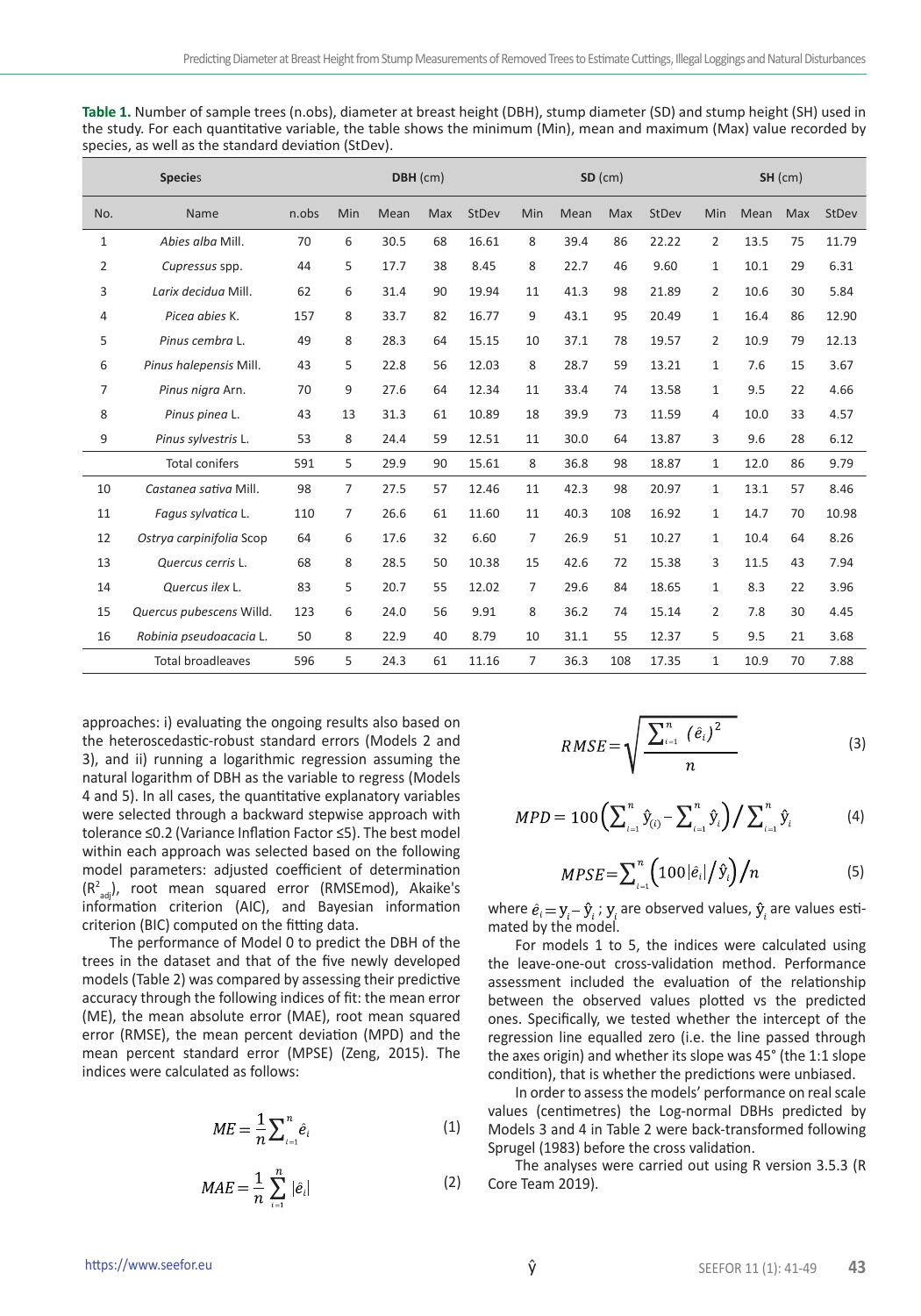## **RESULTS**

Table 2 shows the models developed, their residual standard error, Adjusted R-squared, the Akaike and Bayesian information criteria.

All the models provided a good level of fit as the adjusted *R*-squared value ranged between 0.93 and 0.95. The models that account for the species showed lower RSE compared to those that used the species group as a dummy variable. Table 3 shows the calculated performance indices of all the models tested and reports about the existence of bias when applying the model to independent data. Model 0 showed bias for both conifers and broadleaves. Model 1 showed that the re-calibration of Model 0 with the available data improved its performance consistently and the predictions for the two groups are unbiased; however, bias is still present in eight species. In general, model performance was improved by considering the species among the predictors. This is shown comparing the pairs of models with the same structure, that is, Model 2 vs Model 3 and Model 4 vs Model 5. For both pairs, RMSE was lower in eleven species and MPSE in nine species, out of sixteen. The importance of accounting for the species is also shown by the gains in the ME, the MAE and the MPD.

In Figure 1, ME and MPD for Models 2 and 3 are compared.

Based on the data in Table 3, similar patterns exist between Models 4 and 5. This shows that adopting the species as dummy variable instead of their two broad groups allowed the obtaining of more accurate estimates. MPD computed for Model 2 never exceeded 0.3 in absolute terms, while for Model 3 it exceeded 2% in nine species over sixteen. Based on the MPD, estimates of Model 3 were particularly poor for *Robinia pseudoacacia* (-7.8%), *Ostrya carpinifolia* (+6%), *Pinus nigra* (-5.4%), *Quercus ilex* (-5.3%), *Pinus sylvestris* (-4.1%). MPD of Model 2 is lower for all the species except *Pinus halepensis*, compared to the MPD of Model 3. Accounting for the species also reduced the presence of bias. Estimates of Model 5 are biased for ten species, while those obtained from Model 4 are biased only for three species. However, Model 2 is the only one that allowed unbiased estimates for all the species; its correspondent Model 3 was biased in six cases. Figure 2 shows the observed values plotted versus the estimated ones by Model 2, for four selected species, two conifers (*Abies alba* and *Larix decidua*) and two broadleaves, one deciduous (*Fagus sylvatica*) and one evergreen (*Quercus ilex*).

**Table 2.** The models developed and tested in the study. Variables: diameter at breast height (DBH), stump diameter (SD), stump height (SH); dummy variables: species (SP) or species group (SPgroup).

| <b>Model</b> | Formula                                                                       | <b>RSE</b> | $R^2$<br>adi | <b>AIC</b> | <b>BIC</b> |
|--------------|-------------------------------------------------------------------------------|------------|--------------|------------|------------|
|              | DBH= $(a_0 + b_1)$ X SPgroup + u                                              | 3.723      | 0.93         | 6494.9     | 6520.3     |
| 2            | DBH=(a <sub>n</sub> +b, X SD + b, X SD <sup>2</sup> + b, X SH) X SPgroup + u. | 3.306      | 0.94         | 6271.5     | 6601.7     |
| 3            | DBH=(a <sub>n</sub> +b, X SD + b, X SD <sup>2</sup> + b, X SH) X SPgroup + u. | 3.563      | 0.93         | 6394.7     | 6440.4     |
| 4            | $ln(DBH)=a_{n}+b_{n}X ln(SD)+b_{n}X (130-SH) X SP+u_{n}$                      | 0.122      | 0.95         | -1586.2    | $-1337.3$  |
| 5            | $ln(DBH)=aa+ba X ln(SD)+ba X (130-SH) X SP+ua$                                | 0.129      | 0.94         | $-1480.6$  | $-1445.0$  |



**Figure 1.** Mean error (ME) and mean percent difference (MPD) computed on cross validated data for Model 2 and Model 3. The species number is shown in Table 1.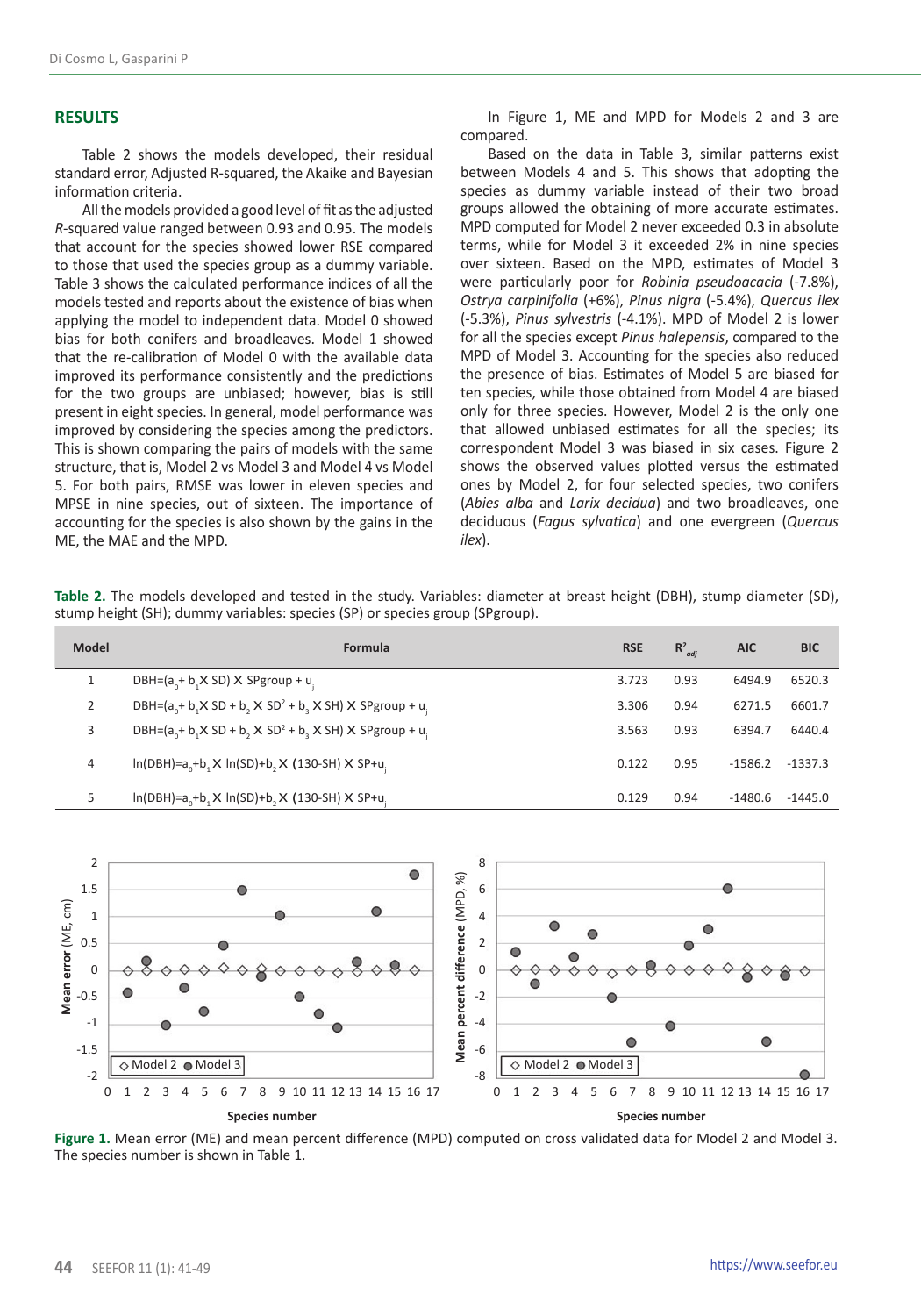| ١<br>$\frac{1}{2}$<br>l<br>۱        |                          |
|-------------------------------------|--------------------------|
|                                     |                          |
| l<br>J<br>j                         |                          |
|                                     |                          |
|                                     |                          |
|                                     |                          |
|                                     |                          |
|                                     |                          |
|                                     |                          |
|                                     |                          |
|                                     |                          |
| <b>、、、、、、、、、、、、、、、、、、、、、、、</b><br>י |                          |
|                                     | l                        |
| I                                   |                          |
|                                     | l                        |
|                                     |                          |
| L                                   |                          |
| $\ddot{\phantom{a}}$                | ï<br>ׇ֚֘֝֬               |
|                                     |                          |
|                                     |                          |
|                                     | j                        |
|                                     | a arianis                |
|                                     | $\overline{\phantom{a}}$ |
| 5                                   | ¢                        |
|                                     |                          |
| ţ                                   |                          |
|                                     |                          |
| $\ddot{ }$<br>י<br>ג<br>í           |                          |
|                                     |                          |
|                                     |                          |
|                                     | J<br>ׇ֚֓֡                |
|                                     |                          |
| ī                                   | i                        |
|                                     |                          |
| :                                   |                          |
| ۱<br>ï<br>í                         | S                        |
|                                     |                          |
| ׇ֘֝֬֝                               | ֕                        |
| e compl                             | Ï<br>ׇ֚֓֡                |
|                                     | ç<br>į                   |
| 1                                   | ļ<br>Ï                   |
| I                                   | ֠                        |
| j<br>۱                              | ׇ֓֡                      |
| l<br>ׇ֚֘֡                           | Ī<br>Ï                   |
| l                                   |                          |
|                                     | l<br>j                   |
|                                     | ļ                        |
| j<br>ł                              | I<br>י                   |
| ś                                   | j                        |
| ֧֚֓֜֡֜֓<br>í                        | ł                        |
| i<br>ׇ֚֕֡                           | ۱<br>ł                   |
|                                     |                          |

|                                                                                                                                                                                                                                                                                                                                                                                                                                                                                         | Species (N., name) \ Model |          |                                                                                                                                                                                                                                                                       |                                                    | Mean error (ME, cm)                                                                                      |                                           |                                                                                              |                                                                                                                                                                                                                                                                                               |                                                                                                                                                                             | Mean absolute error (MAE, cm)             |                                           |                                                                 |                                                                                                                                                                                                                                                                                                     |         |                         | Root mean square error (RMSE, cm)                                                                               |                                                                          |                |              |
|-----------------------------------------------------------------------------------------------------------------------------------------------------------------------------------------------------------------------------------------------------------------------------------------------------------------------------------------------------------------------------------------------------------------------------------------------------------------------------------------|----------------------------|----------|-----------------------------------------------------------------------------------------------------------------------------------------------------------------------------------------------------------------------------------------------------------------------|----------------------------------------------------|----------------------------------------------------------------------------------------------------------|-------------------------------------------|----------------------------------------------------------------------------------------------|-----------------------------------------------------------------------------------------------------------------------------------------------------------------------------------------------------------------------------------------------------------------------------------------------|-----------------------------------------------------------------------------------------------------------------------------------------------------------------------------|-------------------------------------------|-------------------------------------------|-----------------------------------------------------------------|-----------------------------------------------------------------------------------------------------------------------------------------------------------------------------------------------------------------------------------------------------------------------------------------------------|---------|-------------------------|-----------------------------------------------------------------------------------------------------------------|--------------------------------------------------------------------------|----------------|--------------|
|                                                                                                                                                                                                                                                                                                                                                                                                                                                                                         |                            | $\circ$  |                                                                                                                                                                                                                                                                       |                                                    |                                                                                                          |                                           |                                                                                              |                                                                                                                                                                                                                                                                                               |                                                                                                                                                                             |                                           |                                           |                                                                 | S                                                                                                                                                                                                                                                                                                   | $\circ$ |                         |                                                                                                                 |                                                                          |                |              |
|                                                                                                                                                                                                                                                                                                                                                                                                                                                                                         | Abies alba Mill            | $-1.455$ |                                                                                                                                                                                                                                                                       | $-0.001$                                           |                                                                                                          | 0.190                                     |                                                                                              | 3.434                                                                                                                                                                                                                                                                                         | $\frac{1}{2.856}$                                                                                                                                                           | 2.762                                     |                                           | 2.741                                                           |                                                                                                                                                                                                                                                                                                     | 5.41    | 4.465                   |                                                                                                                 | 4.368                                                                    |                | 4.626        |
| $\sim$ $\sim$                                                                                                                                                                                                                                                                                                                                                                                                                                                                           | Cupressus spp.             | 0.274    | $-0.418$<br>0.158<br>$-1.145$<br>0.303<br>0.803                                                                                                                                                                                                                       | 0.007                                              | $-0.407$<br>0.181<br>1.020                                                                               | 0.083<br>0.145                            | 0.690<br>0.228<br>-1.207                                                                     | 1.455<br>3.806                                                                                                                                                                                                                                                                                | L.596                                                                                                                                                                       | .533                                      | 2.825<br>1.503<br>3.652                   | 1.612<br>2.759                                                  | 2.985<br>1.591<br>3.424<br>2.027<br>2.027                                                                                                                                                                                                                                                           | 1.905   | L.955                   | 4.035<br>1.931<br>3.729                                                                                         | 1.883<br>4.831                                                           |                | 1.949        |
|                                                                                                                                                                                                                                                                                                                                                                                                                                                                                         | Larix decidua Mill         | $-2.331$ |                                                                                                                                                                                                                                                                       | 0.006                                              |                                                                                                          |                                           |                                                                                              |                                                                                                                                                                                                                                                                                               | 3.551                                                                                                                                                                       | <b>1791</b>                               |                                           |                                                                 |                                                                                                                                                                                                                                                                                                     | 4.670   | 1.629                   |                                                                                                                 |                                                                          |                | 4.365        |
|                                                                                                                                                                                                                                                                                                                                                                                                                                                                                         | Picea abies K              | $-1.541$ |                                                                                                                                                                                                                                                                       |                                                    |                                                                                                          | 0.074<br>0.098<br>0.019                   |                                                                                              |                                                                                                                                                                                                                                                                                               |                                                                                                                                                                             |                                           |                                           |                                                                 |                                                                                                                                                                                                                                                                                                     |         |                         |                                                                                                                 |                                                                          |                |              |
|                                                                                                                                                                                                                                                                                                                                                                                                                                                                                         | Pinus cembra L.            | $-1.685$ |                                                                                                                                                                                                                                                                       |                                                    |                                                                                                          |                                           |                                                                                              |                                                                                                                                                                                                                                                                                               |                                                                                                                                                                             |                                           |                                           |                                                                 |                                                                                                                                                                                                                                                                                                     |         | 3.874<br>4.086<br>2.758 | 3.993<br>3.910<br>2.756                                                                                         | 3.947<br>3.981                                                           |                |              |
| $400000$                                                                                                                                                                                                                                                                                                                                                                                                                                                                                | Pinus halepensis Mill      | 0.083    |                                                                                                                                                                                                                                                                       |                                                    |                                                                                                          |                                           |                                                                                              |                                                                                                                                                                                                                                                                                               |                                                                                                                                                                             | 2.889<br>2.543<br>1.544<br>1.874<br>2.874 | 2.842<br>2.726<br>2.365<br>2.365<br>2.051 | 2.856<br>2.606<br>1.957                                         |                                                                                                                                                                                                                                                                                                     |         |                         |                                                                                                                 | 2.759                                                                    |                |              |
|                                                                                                                                                                                                                                                                                                                                                                                                                                                                                         | Pinus nigra Arn.           | 0.850    |                                                                                                                                                                                                                                                                       |                                                    |                                                                                                          |                                           |                                                                                              |                                                                                                                                                                                                                                                                                               |                                                                                                                                                                             |                                           |                                           |                                                                 |                                                                                                                                                                                                                                                                                                     |         |                         |                                                                                                                 | 2.835                                                                    |                |              |
|                                                                                                                                                                                                                                                                                                                                                                                                                                                                                         | Pinus pinea L.             | $-1.162$ |                                                                                                                                                                                                                                                                       |                                                    |                                                                                                          |                                           |                                                                                              |                                                                                                                                                                                                                                                                                               |                                                                                                                                                                             |                                           |                                           | 1.646<br>2.052<br>2.552<br>2.552                                |                                                                                                                                                                                                                                                                                                     |         | 2.896<br>3.031<br>2.891 |                                                                                                                 |                                                                          |                |              |
| $\sigma$                                                                                                                                                                                                                                                                                                                                                                                                                                                                                | Pinus sylvestris L.        | 0.596    |                                                                                                                                                                                                                                                                       |                                                    |                                                                                                          |                                           |                                                                                              |                                                                                                                                                                                                                                                                                               |                                                                                                                                                                             |                                           |                                           |                                                                 |                                                                                                                                                                                                                                                                                                     |         |                         |                                                                                                                 |                                                                          |                |              |
| F                                                                                                                                                                                                                                                                                                                                                                                                                                                                                       | Castanea sativa Mill       | $-4.001$ |                                                                                                                                                                                                                                                                       | 0.028<br>0.057<br>0.003<br>0.042<br>0.012<br>0.001 | $-0.317$<br>$-0.463$<br>$-0.463$<br>$-1.111$<br>$-0.490$<br>$-0.490$<br>$-0.490$<br>$-0.663$<br>$-1.063$ | 0.195<br>0.093<br>0.055<br>0.052<br>0.013 | $-0.623$<br>$-0.533$<br>$-0.032$<br>$-0.033$<br>$-0.653$<br>$-0.653$<br>$-0.653$<br>$-0.653$ |                                                                                                                                                                                                                                                                                               |                                                                                                                                                                             | 2.493<br>3.558<br>1.820                   | 2.495                                     |                                                                 |                                                                                                                                                                                                                                                                                                     |         | 4.184<br>5.040<br>2.445 | $\begin{array}{l} 1.987 \\ 2.758 \\ 2.536 \\ 2.384 \\ 3.384 \\ 4.746 \\ 2.357 \\ 3.353 \\ 3.353 \\ \end{array}$ | $\begin{array}{c} 3.019 \\ 2.882 \\ 3.311 \\ 4.591 \\ 2.838 \end{array}$ |                |              |
| 日                                                                                                                                                                                                                                                                                                                                                                                                                                                                                       | Fagus sylvatica L.         | $-3.352$ |                                                                                                                                                                                                                                                                       | $-0.014$                                           |                                                                                                          |                                           |                                                                                              |                                                                                                                                                                                                                                                                                               |                                                                                                                                                                             |                                           | 3.454                                     | 3.475                                                           |                                                                                                                                                                                                                                                                                                     |         |                         |                                                                                                                 |                                                                          |                |              |
| F                                                                                                                                                                                                                                                                                                                                                                                                                                                                                       | Ostrya carpinifolia Scop   | $-1.870$ |                                                                                                                                                                                                                                                                       | $-0.030$                                           |                                                                                                          |                                           |                                                                                              |                                                                                                                                                                                                                                                                                               |                                                                                                                                                                             |                                           | 2.002                                     | 1.808                                                           |                                                                                                                                                                                                                                                                                                     |         |                         |                                                                                                                 |                                                                          |                |              |
| $\mathbf{u}$                                                                                                                                                                                                                                                                                                                                                                                                                                                                            | Quercus cerris L.          | $-3.214$ |                                                                                                                                                                                                                                                                       | $-0.026$                                           | 0.152<br>1.096                                                                                           | 0.147<br>0.095                            | 0.217<br>0.795                                                                               |                                                                                                                                                                                                                                                                                               |                                                                                                                                                                             | 2.814                                     | 2.736<br>2.501                            | 2.972                                                           |                                                                                                                                                                                                                                                                                                     |         | 3.951                   |                                                                                                                 | 3.465                                                                    |                |              |
| $\overline{1}$                                                                                                                                                                                                                                                                                                                                                                                                                                                                          | Quercus ilex L.            | $-0.935$ | $\begin{array}{c} 0.389\\ 0.482\\ 1.483\\ 0.078\\ 0.995\\ 0.451\\ 0.000\\ 0.000\\ 0.000\\ 0.000\\ 0.000\\ 0.000\\ 0.000\\ 0.000\\ 0.000\\ 0.000\\ 0.000\\ 0.000\\ 0.000\\ 0.000\\ 0.000\\ 0.000\\ 0.000\\ 0.000\\ 0.000\\ 0.000\\ 0.000\\ 0.000\\ 0.000\\ 0.000\\ 0.$ | 0.006                                              |                                                                                                          |                                           |                                                                                              | 3.132<br>3.622<br>2.100                                                                                                                                                                                                                                                                       |                                                                                                                                                                             | 2.388                                     |                                           | 2.448                                                           | $\begin{array}{l} 2.422 \\ 2.156 \\ 2.032 \\ 2.041 \\ 2.054 \\ 2.079 \\ 2.080 \\ 2.099 \\ 2.099 \\ 2.010 \\ 2.010 \\ 2.010 \\ 2.010 \\ 2.010 \\ 2.010 \\ 2.010 \\ 2.010 \\ 2.010 \\ 2.010 \\ 2.010 \\ 2.010 \\ 2.010 \\ 2.010 \\ 2.010 \\ 2.010 \\ 2.010 \\ 2.010 \\ 2.010 \\ 2.010 \\ 2.010 \\ 2.$ |         | 3.525                   |                                                                                                                 | 3.388                                                                    |                |              |
| 15                                                                                                                                                                                                                                                                                                                                                                                                                                                                                      | Quercus pubescens Willd.   | $-2.694$ |                                                                                                                                                                                                                                                                       | 0.007                                              | 0.098                                                                                                    | 0.031                                     | 0.067                                                                                        |                                                                                                                                                                                                                                                                                               |                                                                                                                                                                             | 2.392                                     | 2.361                                     | 2.384                                                           |                                                                                                                                                                                                                                                                                                     | 4.835   | 3.242                   | 3.358                                                                                                           | 3.318                                                                    |                | 3.271        |
| 16                                                                                                                                                                                                                                                                                                                                                                                                                                                                                      | Robinia pseudoacacia L     | 0.163    |                                                                                                                                                                                                                                                                       | 0.015                                              | 1.776                                                                                                    | 0.068                                     | 1.954                                                                                        |                                                                                                                                                                                                                                                                                               | 2.120                                                                                                                                                                       | 1.914                                     | 2.171                                     | 1.925                                                           |                                                                                                                                                                                                                                                                                                     | 2.582   | 3.074                   | 475                                                                                                             | .976                                                                     | 2.462          | 3.113        |
|                                                                                                                                                                                                                                                                                                                                                                                                                                                                                         | All conifers               | $-0.870$ | 0.000                                                                                                                                                                                                                                                                 | 0.013                                              | 0.003                                                                                                    | 0.070                                     | $-0.099$                                                                                     | 2.734                                                                                                                                                                                                                                                                                         | .595                                                                                                                                                                        | 2.364                                     | 2.591                                     | 2.372                                                           | 2.614                                                                                                                                                                                                                                                                                               | 3.944   | .637                    | .364                                                                                                            | .652                                                                     | 382            | <b>660'0</b> |
|                                                                                                                                                                                                                                                                                                                                                                                                                                                                                         | All broadleaves            | $-2.517$ | 0.002                                                                                                                                                                                                                                                                 | 0.005                                              | 0.003                                                                                                    | 0.047                                     | $-0.005$                                                                                     | 3.809                                                                                                                                                                                                                                                                                         |                                                                                                                                                                             | 2.570                                     | 2.593<br>2.592                            | 2.588                                                           |                                                                                                                                                                                                                                                                                                     | 473     | 3.832                   | .518                                                                                                            | 541                                                                      | $rac{36}{512}$ | $-0.005$     |
|                                                                                                                                                                                                                                                                                                                                                                                                                                                                                         | All dataset                | $-1.697$ | 0.001                                                                                                                                                                                                                                                                 | 0.004                                              | 0.000                                                                                                    | 0.059                                     | 0.052                                                                                        | 3.274                                                                                                                                                                                                                                                                                         | 2.682                                                                                                                                                                       | 2.467                                     |                                           | 2.481                                                           | 597                                                                                                                                                                                                                                                                                                 | 1.773   |                         | 442                                                                                                             | 597                                                                      |                | 0.052        |
|                                                                                                                                                                                                                                                                                                                                                                                                                                                                                         | Species (N., name) \ Model |          |                                                                                                                                                                                                                                                                       |                                                    | Mean percent difference (MPD, %)                                                                         |                                           |                                                                                              |                                                                                                                                                                                                                                                                                               |                                                                                                                                                                             | Mean percent standard error (MPSE,        |                                           | %                                                               |                                                                                                                                                                                                                                                                                                     |         |                         | Bias                                                                                                            |                                                                          |                |              |
|                                                                                                                                                                                                                                                                                                                                                                                                                                                                                         |                            | $\circ$  | $\overline{a}$                                                                                                                                                                                                                                                        | $\sim$                                             | S                                                                                                        |                                           |                                                                                              |                                                                                                                                                                                                                                                                                               |                                                                                                                                                                             | $\mathbf{\tilde{z}}$                      | m                                         |                                                                 | LŊ                                                                                                                                                                                                                                                                                                  |         |                         | $\mathbf{\tilde{z}}$                                                                                            | $\sim$                                                                   | $\overline{a}$ | LO           |
|                                                                                                                                                                                                                                                                                                                                                                                                                                                                                         | Abies alba Mill            | 4.765    | 1.369                                                                                                                                                                                                                                                                 | 0.005                                              | 1.332                                                                                                    | $-0.618$                                  | 2.259                                                                                        | 11.594                                                                                                                                                                                                                                                                                        | 9.491                                                                                                                                                                       | 9.418                                     | 9.850                                     | 9.182                                                           | 9.684                                                                                                                                                                                                                                                                                               |         |                         |                                                                                                                 |                                                                          |                |              |
| $\sim$                                                                                                                                                                                                                                                                                                                                                                                                                                                                                  | Cupressus spp.             | $-1.553$ |                                                                                                                                                                                                                                                                       | 0.040                                              | $-1.024$                                                                                                 | 0.469                                     | 1.293                                                                                        |                                                                                                                                                                                                                                                                                               | $10.310$<br>12.117                                                                                                                                                          | 9.822                                     | 9.714                                     | 10.467                                                          | 10.315                                                                                                                                                                                                                                                                                              |         |                         |                                                                                                                 |                                                                          |                |              |
| $\begin{array}{ccccccccccccccccc} \multicolumn{4}{c}{} & \multicolumn{4}{c}{} & \multicolumn{4}{c}{} & \multicolumn{4}{c}{} & \multicolumn{4}{c}{} & \multicolumn{4}{c}{} & \multicolumn{4}{c}{} & \multicolumn{4}{c}{} & \multicolumn{4}{c}{} & \multicolumn{4}{c}{} & \multicolumn{4}{c}{} & \multicolumn{4}{c}{} & \multicolumn{4}{c}{} & \multicolumn{4}{c}{} & \multicolumn{4}{c}{} & \multicolumn{4}{c}{} & \multicolumn{4}{c}{} & \multicolumn{4}{c}{} & \multicolumn{4}{c}{} &$ | Larix decidua Mill         | 7.430    | -0.893<br>3.649<br>0.708<br>2.833<br>-1.709                                                                                                                                                                                                                           | 0.018                                              | 3.251<br>0.940<br>2.667<br>2.032                                                                         | 0.465<br>0.220                            | 3.849<br>1.848<br>1.936<br>1.930<br>1.930<br>1.930                                           | $\begin{array}{c} 9.893 \\ 9.437 \\ 12.437 \\ 9.268 \\ 14.563 \\ 15.57 \\ 16.37 \\ 17.504 \\ 18.59 \\ 19.59 \\ 15.704 \\ 17.504 \\ 18.504 \\ 19.504 \\ 11.504 \\ 12.702 \\ 13.702 \\ 14.11 \\ 12.702 \\ 14.12.702 \\ 15.702 \\ 16.703 \\ 17.702 \\ 18.703 \\ 19.704 \\ 19.702 \\ 19.702 \\ 1$ |                                                                                                                                                                             | 10.736                                    | 2.250                                     | 10.139                                                          | 11.862                                                                                                                                                                                                                                                                                              |         |                         |                                                                                                                 |                                                                          |                |              |
|                                                                                                                                                                                                                                                                                                                                                                                                                                                                                         | Picea abies K              | 4.573    |                                                                                                                                                                                                                                                                       | 0.083                                              |                                                                                                          |                                           |                                                                                              |                                                                                                                                                                                                                                                                                               |                                                                                                                                                                             |                                           | 8.462                                     |                                                                 |                                                                                                                                                                                                                                                                                                     |         |                         |                                                                                                                 |                                                                          |                |              |
|                                                                                                                                                                                                                                                                                                                                                                                                                                                                                         | Pinus cembra L             | 5.949    |                                                                                                                                                                                                                                                                       | 0.013                                              |                                                                                                          | 46<br>0.082<br>0.701<br>0.101<br>0.574    |                                                                                              |                                                                                                                                                                                                                                                                                               | $\begin{array}{l} 8.319\\ 9.480\\ 9.102\\ 9.102\\ 9.11\\ 7.71\\ 8.689\\ 10.039\\ 9.030\\ 11.303\\ 10.303\\ 11.303\\ 12.303\\ 13.303\\ 14.303\\ 15.303\\ 16.686 \end{array}$ | 8.773<br>9.673<br>9.135<br>7.657<br>7.633 | 9.452                                     | 15<br>687<br>88482<br>884888<br>885<br>885<br>885<br>885<br>885 |                                                                                                                                                                                                                                                                                                     |         |                         |                                                                                                                 |                                                                          |                |              |
|                                                                                                                                                                                                                                                                                                                                                                                                                                                                                         | Pinus halepensis Mill      | $-0.364$ |                                                                                                                                                                                                                                                                       | $-0.252$<br>$-0.011$                               |                                                                                                          |                                           |                                                                                              |                                                                                                                                                                                                                                                                                               |                                                                                                                                                                             |                                           |                                           |                                                                 |                                                                                                                                                                                                                                                                                                     |         |                         |                                                                                                                 |                                                                          |                |              |
|                                                                                                                                                                                                                                                                                                                                                                                                                                                                                         | Pinus nigra Arn.           | $-3.079$ | -5.369                                                                                                                                                                                                                                                                |                                                    | $4,374$<br>$0.369$<br>$0.4781$<br>$0.781$                                                                |                                           |                                                                                              |                                                                                                                                                                                                                                                                                               |                                                                                                                                                                             |                                           | 8.830<br>9.736<br>9.980<br>8.980          |                                                                 |                                                                                                                                                                                                                                                                                                     |         |                         |                                                                                                                 |                                                                          |                |              |
|                                                                                                                                                                                                                                                                                                                                                                                                                                                                                         | Pinus pinea L.             | 3.711    |                                                                                                                                                                                                                                                                       |                                                    |                                                                                                          |                                           |                                                                                              |                                                                                                                                                                                                                                                                                               |                                                                                                                                                                             |                                           |                                           |                                                                 |                                                                                                                                                                                                                                                                                                     |         |                         |                                                                                                                 |                                                                          |                |              |
|                                                                                                                                                                                                                                                                                                                                                                                                                                                                                         | Pinus sylvestris L.        | $-2.441$ | 0.249<br>4.074<br>1.655                                                                                                                                                                                                                                               | 0.134<br>0.048<br>0.004                            |                                                                                                          |                                           |                                                                                              |                                                                                                                                                                                                                                                                                               |                                                                                                                                                                             |                                           |                                           |                                                                 |                                                                                                                                                                                                                                                                                                     |         |                         |                                                                                                                 |                                                                          |                |              |
| F                                                                                                                                                                                                                                                                                                                                                                                                                                                                                       | Castanea sativa Mill       | 14.555   |                                                                                                                                                                                                                                                                       |                                                    |                                                                                                          |                                           |                                                                                              |                                                                                                                                                                                                                                                                                               |                                                                                                                                                                             | 9.498                                     | 8.945                                     |                                                                 |                                                                                                                                                                                                                                                                                                     |         |                         |                                                                                                                 |                                                                          |                |              |
| 금                                                                                                                                                                                                                                                                                                                                                                                                                                                                                       | Fagus sylvatica L.         | 12.618   |                                                                                                                                                                                                                                                                       | 0.054                                              | 3.011<br>6.037                                                                                           | 0.197                                     | $7.102$<br>$4.436$<br>$2.516$<br>$4.661$<br>$4.661$                                          |                                                                                                                                                                                                                                                                                               |                                                                                                                                                                             | 14.001                                    | 12.525                                    | $13.845$<br>$11.385$                                            |                                                                                                                                                                                                                                                                                                     |         |                         |                                                                                                                 |                                                                          |                |              |
| ₽                                                                                                                                                                                                                                                                                                                                                                                                                                                                                       | Ostrya carpinifolia Scop   | 10.620   |                                                                                                                                                                                                                                                                       | 0.170<br>0.091                                     |                                                                                                          | $-0.071$<br>$-0.514$                      |                                                                                              |                                                                                                                                                                                                                                                                                               |                                                                                                                                                                             | 10.794<br>9.910                           | 11.066                                    |                                                                 |                                                                                                                                                                                                                                                                                                     |         |                         |                                                                                                                 |                                                                          |                |              |
| $_{13}$                                                                                                                                                                                                                                                                                                                                                                                                                                                                                 | Quercus cerris L.          | 11.283   |                                                                                                                                                                                                                                                                       |                                                    | $-0.535$                                                                                                 |                                           |                                                                                              |                                                                                                                                                                                                                                                                                               |                                                                                                                                                                             |                                           | 9.610                                     | 10.518                                                          |                                                                                                                                                                                                                                                                                                     |         |                         |                                                                                                                 |                                                                          |                |              |
| $\overline{4}$                                                                                                                                                                                                                                                                                                                                                                                                                                                                          | Quercus ilex L.            | 4.518    |                                                                                                                                                                                                                                                                       | $-0.028$                                           | $-5.297$                                                                                                 | $-0.459$                                  | $-3.842$<br>$-0.279$                                                                         |                                                                                                                                                                                                                                                                                               | 12.485                                                                                                                                                                      | 11.567                                    | 13.975                                    | 11.253                                                          | 11.769                                                                                                                                                                                                                                                                                              |         |                         |                                                                                                                 |                                                                          |                |              |
| $\overline{15}$                                                                                                                                                                                                                                                                                                                                                                                                                                                                         | Quercus pubescens Willd.   | 11.223   | 0.570<br>5.676<br>5.367<br>0.888<br>0.888                                                                                                                                                                                                                             | 0.030                                              | 0.408                                                                                                    | 0.130                                     |                                                                                              | 14.643<br>13.458<br>9.855                                                                                                                                                                                                                                                                     | 10.310                                                                                                                                                                      | 10.414                                    | 10.442                                    | 10.749                                                          | 10.184                                                                                                                                                                                                                                                                                              |         |                         |                                                                                                                 |                                                                          |                |              |
| 16                                                                                                                                                                                                                                                                                                                                                                                                                                                                                      | Robinia pseudoacacia L.    | $-0.711$ |                                                                                                                                                                                                                                                                       | 0.066                                              | 7.758                                                                                                    | 0.295                                     | 8.531                                                                                        |                                                                                                                                                                                                                                                                                               | 9.732                                                                                                                                                                       | 8.463                                     | 10.960                                    | 8.253                                                           | 10.400                                                                                                                                                                                                                                                                                              |         |                         |                                                                                                                 |                                                                          |                |              |
|                                                                                                                                                                                                                                                                                                                                                                                                                                                                                         | All conifers               | 3.008    | $\overline{0.001}$                                                                                                                                                                                                                                                    | 0.045                                              | 0.011                                                                                                    | $-0.243$                                  | 0.341                                                                                        | 9.845                                                                                                                                                                                                                                                                                         | 9.405                                                                                                                                                                       | 8.8615                                    | 9.385                                     | 8.860                                                           | 9.35                                                                                                                                                                                                                                                                                                |         |                         |                                                                                                                 |                                                                          |                |              |
|                                                                                                                                                                                                                                                                                                                                                                                                                                                                                         | All broadleaves            | 10.451   | 0.110<br>0.005                                                                                                                                                                                                                                                        | 0.101                                              | 0.120                                                                                                    | $-0.284$<br>$-0.220$                      | 0.128<br>0.195                                                                               | 13.130<br>11.655                                                                                                                                                                                                                                                                              | 11.215                                                                                                                                                                      | 10.664<br>9.872                           | 11.075<br>10.202                          | 10.757<br>9.895                                                 | 10.571<br>9.959                                                                                                                                                                                                                                                                                     |         |                         |                                                                                                                 |                                                                          |                |              |
|                                                                                                                                                                                                                                                                                                                                                                                                                                                                                         | All dataset                | 6.377    |                                                                                                                                                                                                                                                                       | $-0.014$                                           |                                                                                                          |                                           |                                                                                              |                                                                                                                                                                                                                                                                                               | 10.343                                                                                                                                                                      |                                           |                                           |                                                                 |                                                                                                                                                                                                                                                                                                     |         |                         |                                                                                                                 |                                                                          |                |              |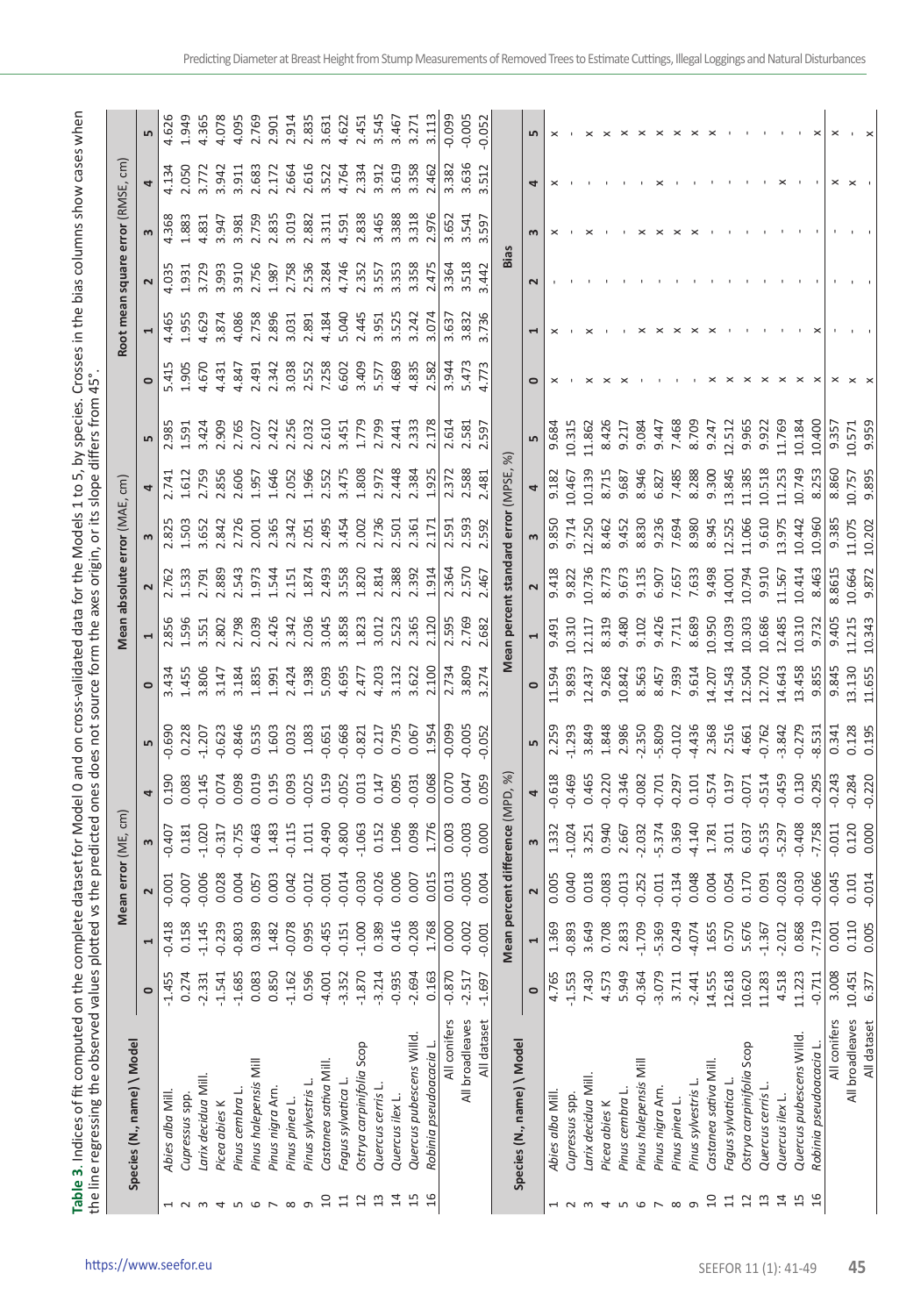

**Figure 2.** Examples of observed DBH values plotted against cross-validated values predicted by Model 1. Regression lines intercept does not differ from 0 and the slope does not differ from line 1:1.

RMSEs of Model 2 are equal or lower than those of Model 4 in eleven cases out of sixteen. Improvement ranged between 0% (*Quercus pubescens*) and 9.08% (*Quercus cerris*); in the remaining five cases, Model 4 showed RMSE reduced by from 0.51% (*Robinia pseudoacacia*) to 3.51% (*Pinus pinea*).

Table 4 provides the estimated parameters for Model 2 with their heteroscedastic-robust standard errors. For the

**Table 4.** Model 2: explanatory variables, estimated coefficients (Estimate), heteroscedastic-robust standard error (St. Error), *t*-value and *P*-value of the *t*-test.

| Variable                 | Estimate   | <b>St.Error</b> | t-value    | $Pr(>\vert t \vert)$ |
|--------------------------|------------|-----------------|------------|----------------------|
| (Intercept)              | $-2.16952$ | 1.71786         | $-1.26292$ | 0.206881             |
| <b>SD</b>                | 0.93400    | 0.12200         | 7.65607    | 0.000000             |
| SD <sup>2</sup>          | $-0.00258$ | 0.00150         | $-1.71868$ | 0.085948             |
| <b>SH</b>                | 0.08761    | 0.03796         | 2.30786    | 0.021188             |
| SD x Larix decidua       | $-0.38716$ | 0.14286         | $-2.71009$ | 0.006829             |
| SD x Pinus silvestris    | $-0.38447$ | 0.17495         | $-2.19759$ | 0.028182             |
| SD x Quercus pubescens   | $-0.30830$ | 0.15629         | $-1.97262$ | 0.048784             |
| $SD2$ x Larix decidua    | 0.00608    | 0.00172         | 3.53088    | 0.000431             |
| $SD2$ x Pinus halepensis | 0.00669    | 0.00288         | 2.31904    | 0.020572             |
| $SD2$ x Pinus pinea      | 0.00466    | 0.00217         | 2.14821    | 0.031911             |
| $SD2$ x Pinus silvestris | 0.00739    | 0.00252         | 2.93199    | 0.003436             |
| SH x Picea abies         | $-0.10348$ | 0.04914         | $-2.10587$ | 0.035437             |
| SH x Ostrya carpinifolia | $-0.09178$ | 0.04332         | $-2.11838$ | 0.034362             |
| SH x Castanea sativa     | 0.16570    | 0.05426         | 3.05365    | 0.002314             |
| SH x Quercus cerris      | 0.17576    | 0.06493         | 2.70670    | 0.006899             |
| SH x Pinus pinea         | 0.17293    | 0.08152         | 2.12125    | 0.034119             |
| SH x Pinus nigra         | 0.13766    | 0.06720         | 2.04851    | 0.040742             |

dummy variables only the coefficients significantly different from zero are showed. Complete coefficient estimates are given in Supplementary File 1.

The estimated parameters in Table 4 show that SD is the main explanatory variable. For example, applying the model with the parameters in the table first to the mean SD and SH values reported in Table 1 and then to SD and SH values increased in turn by 1 cm revealed that the higher relative importance of SH to SD is for *Quercus cerris*. Nevertheless, the 1 cm increase in SD enlarged the DBH estimate by 0.71 cm, while the 1 cm increase in SH enlarged the DBH estimate by 0.26 cm.

Figure 3 shows the residuals of Model 2 plotted against the stump diameters. Heteroscedasticity was confirmed by the Breush-Pagan test (BP = 267.29, df = 63, *p*-value < 2.2e-16).

Compared to Model 1, Model 2 RMSE is lower in fourteen species; the RMSE is reduced consistently for most species, up to 21.49% for *Castanea sativa* and 31.38% for *Pinus nigra*. In two cases (*Picea abies* and *Quercus pubescens*) Model 1 allowed estimates with reduced RMSE by from 3.07% to 3.58%.

In Table 5, the estimated parameters for Model 3 are given.



**Figure 3.** Residuals (cm) of Model 2 plotted against stump diameter (SD, cm).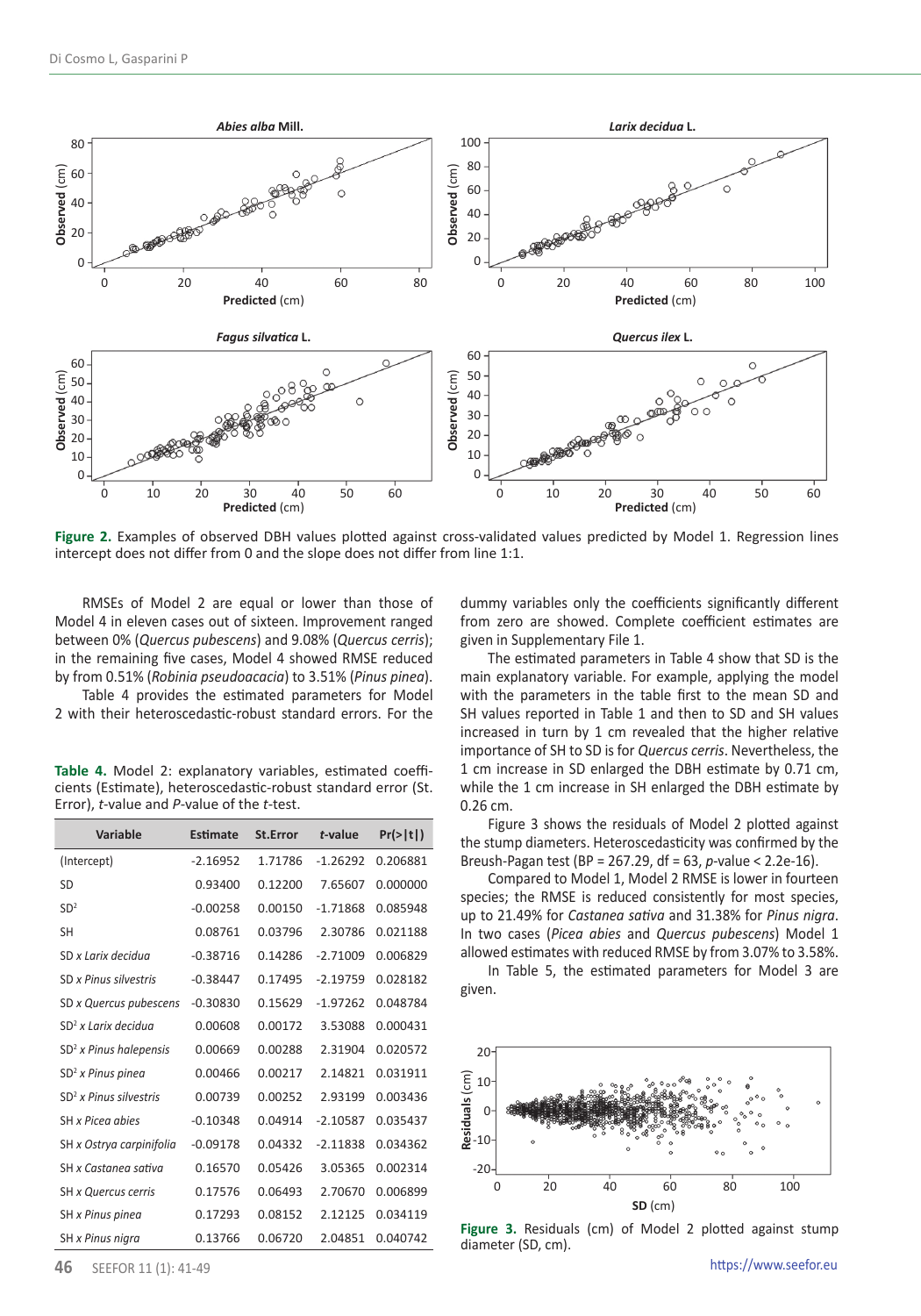**Table 5.** Model 3: explanatory variables, estimated coefficients (Estimate), heteroscedastic-robust standard errors (St. Error), *t*-value and *P*-value of the *t*-test.

| Variable            | Estimate   | <b>St.Error</b> | t-value    | $Pr(>\vert t \vert)$ |
|---------------------|------------|-----------------|------------|----------------------|
| (Intercept)         | $-1.51407$ | 0.74383         | $-2.03550$ | 0.042024             |
| SD                  | 0.83716    | 0.04916         | 17.03073   | 0.000000             |
| SD <sup>2</sup>     | $-0.00044$ | 0.00067         | $-0.65952$ | 0.509692             |
| SH                  | 0.02876    | 0.01651         | 1 74223    | 0.081730             |
| <b>Broadleaves</b>  | $-0.49377$ | 0.90772         | $-0.54397$ | 0.586568             |
| SD x Broadleaves    | $-0.05889$ | 0.05932         | $-0.99275$ | 0321038              |
| $SD2$ x Broadleaves | $-0.00176$ | 0.00079         | $-2.23831$ | 0.025387             |
| SH x Broadleaves    | 0.12160    | 0.03475         | 3.49952    | 0.000483             |

# **DISCUSSION**

DBH prediction is rarely the ultimate goal of an estimation procedure. Particularly when the economic value of the loss of forest products is under estimation, caused by illegal logging or natural hazards, estimates are addressed to assess tree volume or biomass weight. In this respect, estimating accurately the DBH from stump information is a matter of no secondary importance because the relationship between DBH and those two variables is multiplicative (Pond and Froese 2014), and errors in predicting DBH result in amplified errors in volume and weight predictions. Westfall and McRoberts (2017) found that, within a sampling approach, a two-step procedure based first on reconstructing DBH and then on applying a tree-volume model based on it gave better estimates than a model estimating merchantable volume directly from stumps information, suggesting that DBH prediction is unavoidable also when stump information to tree volume models is available. Despite its importance, Westfall (2010) noticed that little work on the prediction of DBH from stump dimensions has been done since the 1990s; our impression is that since that period such kind of works have become even less frequent. One reason might be the availability of such models that were developed in the past, but are now used without caring about their characteristics. Based on the new data available we could assess the performance of a model developed in the 1980s, based on data collected across wide areas but poorly described. The analysis was important because it showed the accuracy one might expect using that model. Its parametrization with the new data improved the accuracy on cross-validated data and provided overall unbiased predictions, as well as unbiased predictions for the conifers and the broadleaves groups, but also showed that predictions might be biased if used for particular species. In this respect, although the new Model 2 developed in the study is a preliminary result within a long-term research, it allows improved predictions compared to the old model. The main gain from using Model 2 is to obtain unbiased predictions, a result of the flexibility given to the model structure by the increased number of dummies to take into account the species; however, in terms of accuracy the improvement was limited, as indicated by the RMSE values in Table 3. The accuracy of Model 2

predictions is low, compared to other studies (e.g. Pond and Froese 2014), suggesting that dataset enrichment is necessary to identify the strata in order to reduce variability and optimize the sample size. In fact, almost twice the data available for Model 0 were used, but the number of samples by species is still limited and exceeds one-hundred for only three of them (*Picea abies, Fagus sylvatica, Quercus pubescens*). Furthermore, our data introduced additional variability because they come from trees felled following the criteria that differed between the operations and, for the broadleaves, include coppice shoots too. Like in the old dataset, our data capture a great variety of environmental and silvicultural conditions in Italy. The country spans over 10° latitude, two biogeographic regions (Pignatti 1979), and trees grow from the Mediterranean vegetation at the sea level to the tree line both on the Apennines and in the Alps. Also, the measuring of individual stumps instead of groups in sampling plots is a source of variability because sampling stumps close to each other in sample plots could capture at least the effects of homogeneous growing conditions at the very local scale. Ercanli et al. (2014) found that even selecting a subset of the available dataset may improve calibration to get better estimates of DBHs of independent data, highlighting the importance of the sampling scenario and of having enough data to run a deep analysis. Besides the variability in the data, accuracy performance might have been affected by the modelling approach. An OLS regression analysis was performed because it was functional to investigate the importance of considering the species and, in such case, whether individually or grouped through nested models; modelling by species or species groups is common in this kind of analysis. Either non-linear models or species-specific models might have improved accuracy. For practical uses, there are some other reasons for recommending using Model 2 (or Model 3) instead of Model 0. Metadata have been clearly described and this provides awareness of its limits and qualities. The dataset used in the study contained data on stumps from 7 cm diameter, also recorded in coppice stands; within the NFI computations, that threshold is consistent with the reference used for the current NFI measurements, that is, a minimum DBH of 4.5 cm for callipered trees (Bosela et al. 2016). The model presented in this paper was developed for stumps with bark, so its use is recommended only for intact or weakly/medium decayed stumps.

In addition to providing a new model useful for forest practice, this study provided some directions about the continuation of the research. Model 2 allows the estimation of DBH for sixteen species which are among the most important forest species in Italy. Those species mark the Italian forest categories or sub-categories, as adopted by the second Italian NFI, and amount to a relevant percentage of the country forest area (INFC 2007). Nevertheless, there are other important tree species not covered by the model, and this is an additional reason for underlying the importance of pursing the continuation of data collection. This is a matter of no secondary importance for practical implications. Corral-Rivas et al. (2007) demonstrated that when a species-based model is incorrectly used for estimating the DBH of another species, errors may be severe and the use of more general models, i.e. fitted with multi-species data, is recommended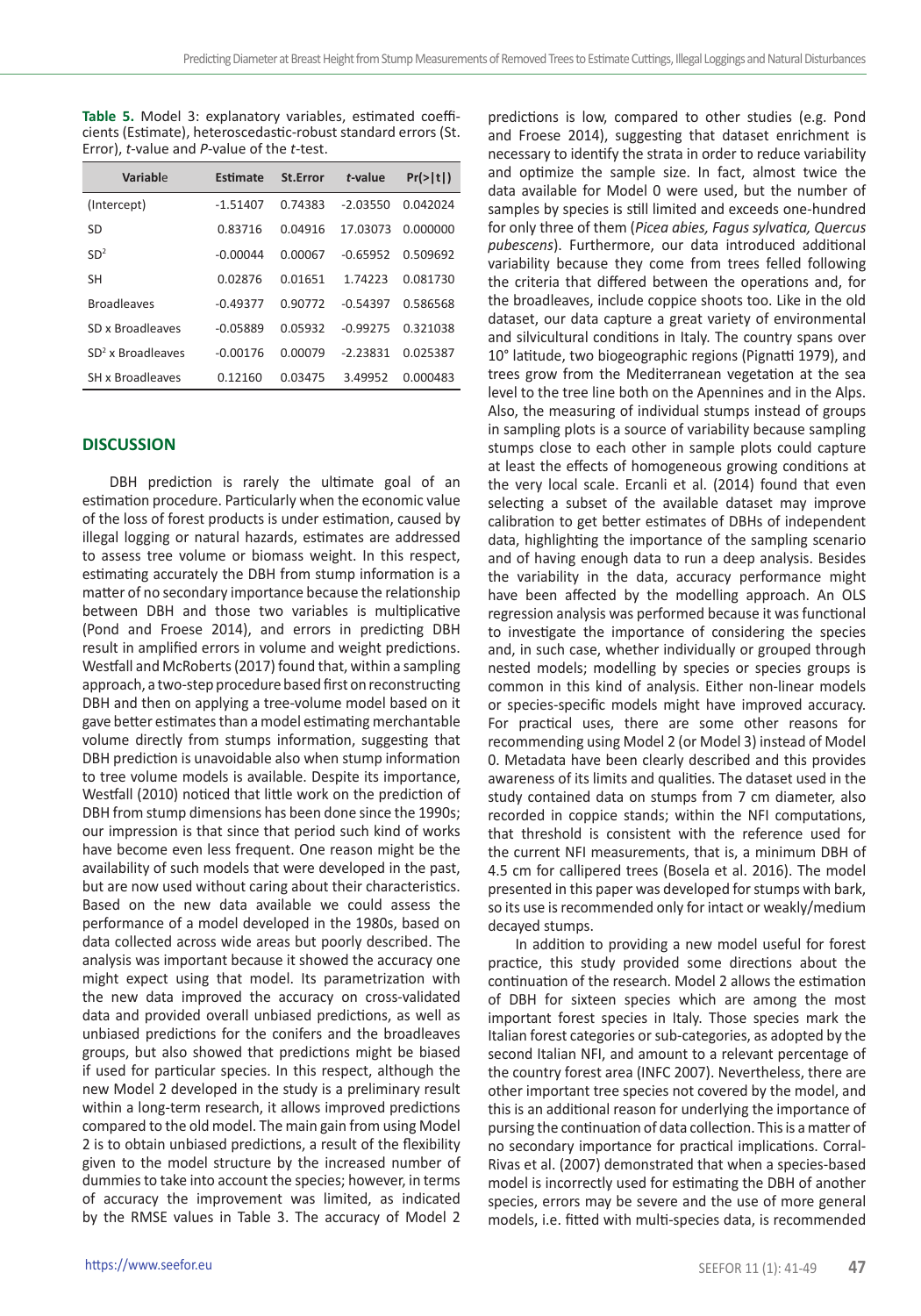instead. Although the good performance for one species that was not in the dataset used for calibration should be proved, Model 3 might be used to predict DBH of species other than those used in our analysis. In fact, choosing a species-specific model developed for species other than the one in hand might result as even more unjustified, because it requires the particularly hard judging of similarities to disclose for relationships like those implicated with stem taper. More precisely, Model 3 might be preferred in case of doubts about the stump species in mixed forests composed by the species in our dataset and for this reason it may be considered an additional result of this study. SH is a variable not recorded during the first Italian NFI but recorded from the second Italian NFI onwards (Gasparini and Di Cosmo 2015). Although SD remained the main explanatory variable, our analysis showed that, besides the species, SH improves the predictive accuracy of models. This confirms the finding of Pond and Froese (2014), who compared models with and without SH and stressed about the importance of including such a variable among the predictors.

## **CONCLUSIONS**

Based on the analysis carried out, the following conclusions can be drawn:

- Prediction of tree diameter at breast height (DBH) is improved when the stump height (SH) variable is considered among the quantitative explanatory variables, although stump diameter (SD) remains the most important predictive variable.

- Introducing the species among the explanatory variables allowed the model to perform unbiased estimates.
- Model accuracy was limited by the sample size, suggesting importance to collect additional data to accomplish the study.
- Future steps of the study should be addressed to the identification of statistical strata to direct new data acquiring and inclusion in the modelling.
- Comparison of model performance consistently benefitted from the assessment of possible bias in predictions.

## **Author Contributions**

Both authors contributed equally to this manuscript.

#### **Funding**

This research received no external funding.

## **Conflicts of Interest**

The authors declare no conflict of interest.

## **Supplementary Materials**

**Supplementary File 1.** [Estimated parameters for Model 2.](http://seefor.eu/images/arhiva/supp_material/di_cosmo_et_al_supp_1.pdf)

## **REFERENCES**

- Bosela M, Gasparini P, Di Cosmo L, Parisse B, De Natale F, Esposito S, Scheer L, 2016. Evaluating the potential of an individual-tree sampling strategy for dendroecological investigations using the Italian National Forest Inventory data. *Dendrochronologia* 38: 90-97. [https://doi.](https://doi.org/10.1016/j.dendro.2016.03.011) [org/10.1016/j.dendro.2016.03.011](https://doi.org/10.1016/j.dendro.2016.03.011).
- Bueno-López S, Bevilacqua E, 2013. Diameter growth prediction for individual *Pinus occidentalis* Sw. trees. *iForest* 6: 209-203. <https://doi.org/10.3832/ifor0843-006>.
- Chhetri DBK, Fowler GW, 1996. Estimating diameter at breast height and basal diameter of trees from stump measurements in Nepal's lower temperate broad-leaved forests. *Forest Ecol Manag* 81(1-3): 75-84. [https://doi.](https://doi.org/10.1016/0378-1127(95)03663-6) [org/10.1016/0378-1127\(95\)03663-6.](https://doi.org/10.1016/0378-1127(95)03663-6)
- Corral-Rivas JJ, Barrio-Anta M, Aguirre-Calderón Oa, Diéguez-Aranda U, 2007. Use of stump diameter to estimate diameter at breast height and tree volume for major pine species in El Salto, Durango (Mexico). *Forestry* 80(1): 29-40. [https://doi.](https://doi.org/10.1093/forestry/cpl048) [org/10.1093/forestry/cpl048.](https://doi.org/10.1093/forestry/cpl048)
- Ercanli I, Gunlu A, Başkent EZ, 2014. Mixed effect models for predicting breast height diameter from stump diameter of Oriental beech in Göldağ. *Sci Agric* 72(3): 245-251. [https://](https://doi.org/10.1590/0103-9016-2014-0225) [doi.org/10.1590/0103-9016-2014-0225](https://doi.org/10.1590/0103-9016-2014-0225).
- Gasparini P, Di Cosmo L, 2015. Forest carbon in Italian forests: stocks, inherent variability and predictability using NFI data. *Forest Ecol Manag* 337: 186-195. [https://doi.org/10.1016/j.](https://doi.org/10.1016/j.foreco.2014.11.012) [foreco.2014.11.012](https://doi.org/10.1016/j.foreco.2014.11.012).
- Gasparini P, Di Cosmo L, 2016. Italy. In: Vidal C, Alberdi I, Hernandez L, Redmond J (eds) National Forest Inventories – Assessment of Wood Availability and Use. Springer, Cham, Switzerland, pp. 485-506. [https://doi.org/10.1007/978-3-](https://doi.org/10.1007/978-3-319-44015-6_26) [319-44015-6\\_26](https://doi.org/10.1007/978-3-319-44015-6_26).
- Gasparini P, Tosi V, Di Cosmo L. 2010. National Forest Inventory Reports: Italy. In: Tomppo E, Gschwantner T, Lawrence M, McRoberts RE (eds) National Forest Inventories – Pathways for Common Reporting. Springer, Dordrecht, Netherlands, pp. 311-331. <https://doi.org/10.1007/978-90-481-3233-1>
- Gschwantner T, Lanz A, Vidal C, Bosela M, Di Cosmo L, Fridman J, Gasparini P, Kuliešis A, Tomter S, Schadauer K, 2016. Comparison of methods used in European National Forest Inventories for the estimation of volume increment: towards harmonisation. *Ann For Sci* 73(4): 849-856. [https://doi.](https://doi.org.10.1007/s13595-016-0554-5) [org.10.1007/s13595-016-0554-5](https://doi.org.10.1007/s13595-016-0554-5).
- INFC, 2007. Le stime di superficie 2005 Prima seconda. Autori G. Tabacchi, F. De Natale, L. Di Cosmo, A. Floris, C. Gagliano, P. Gasparini, L. Genchi, G. Scrinzi, V. Tosi. Inventario Nazionale delle Foreste e dei Serbatoi Forestali di Carbonio. MiPAF – Corpo Forestale dello Stato – Ispettorato Generale, CRA - ISAFA, Trento. Available online: [https://www.sian.it/](https://www.sian.it/inventarioforestale/jsp/home_en.jsp ) [inventarioforestale/jsp/home\\_en.jsp](https://www.sian.it/inventarioforestale/jsp/home_en.jsp ) (15 January 2020).
- MAF-ISAFA, 1988. Criteri di stima delle utilizzazioni legnose pregresse. In: Inventario forestale nazionale – IFNI1985. Sintesi metodologia e risultati. Ministero dell'Agricoltura e delle Foreste, Corpo forestale dello Stato. Istituto Sperimentale per l'Assestamento Forestale e per l'Alpicoltura, Trento, 463p.